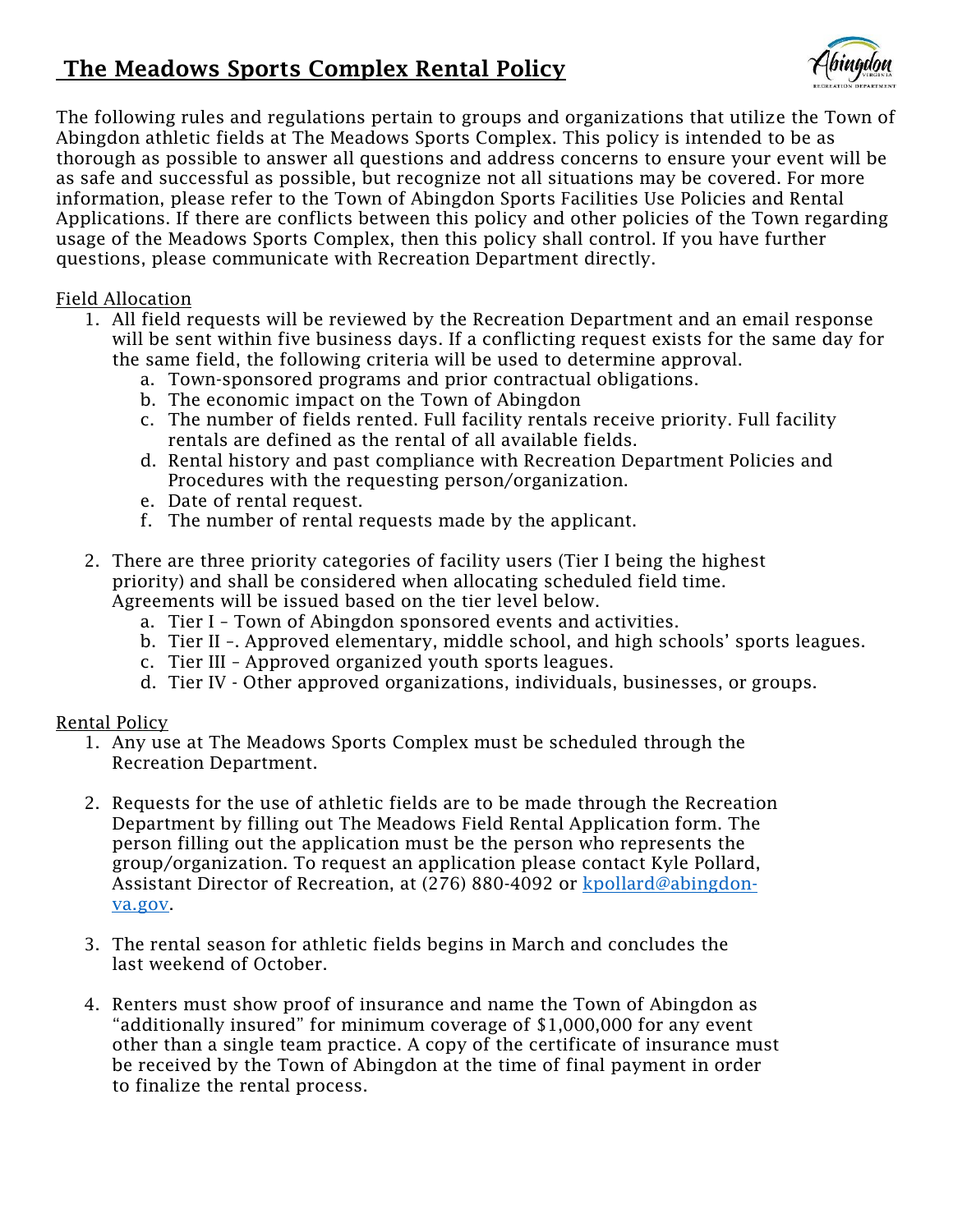- 5. A non-refundable down payment of 25% of the total reservation cost shall be paid within 30 days of the approved application by the Recreation Department. The remaining 75% must be received 30 days prior to the first day of use unless otherwise stated.
- 6. The organizer will be responsible for providing a credit/debit card upon check-in in the case of damage or negligence that requires repair to the property.
- 7. Practice times at The Meadows Sports Complex fields can be reserved in 1 hour increments (2-hour minimum) starting at 3:00 p.m. and the last slot starting at 7:00 p.m. Monday-Thursday.
- 8. Subject to field allocation policy, practice slots must be scheduled at least one week before the desired day. Payments for practices must be submitted prior to practice. Teams that have monthly scheduled practice times must pay prior to practice as well. If a practice is missed due to weather a credit will be applied to the renter's account.
- 9. Tournaments may be scheduled for Friday through Sunday. March through October (or on approved Holidays).
- 10. For a list of fees and services please refer to The Meadows Sports Complex Tournament Field Use Application or The Meadows Sports Complex Practice Field Use Application.
- 11.The fields may be rented for games between 8:00 a.m. and 10:00 p.m. No game may be scheduled to begin after 9:00 p.m. without approval from the Recreation Department. No new inning may be started after 11:00 PM.
- 12.The Town of Abingdon reserves the right to add conditions or make modifications to the Field Use Application. The Town of Abingdon also reserves the right to cancel any event as deemed necessary for the safety of all participants and in the best interest of the fields. The Town of Abingdon also reserves the right to deny any rental request.
- 13.The Recreation Department will confirm that playing areas are safe and in playable conditions prior to play. The Recreation Department will have the final decision on any field conditions and playability of the facility. The probability of player injury and fielddamage will be the determining factor in any decisions made.
- 14.All rules and regulations from the Town of Abingdon Recreation Department Field Rental/Use Policy shall apply at all times during the rental.
- 15.No metal cleats can be worn when using portable mounds.
- 16.Unused or vacant fields cannot be used for warm-ups or batting practice.
- 17.Field Use Request Procedure.
	- a. Request a Use Application from the Assistant Director of Recreation.
	- b. Once you receive the application fill out the form completely, incomplete forms will not be accepted.
	- c. Once time, date, and use are approved you will receive a signed copy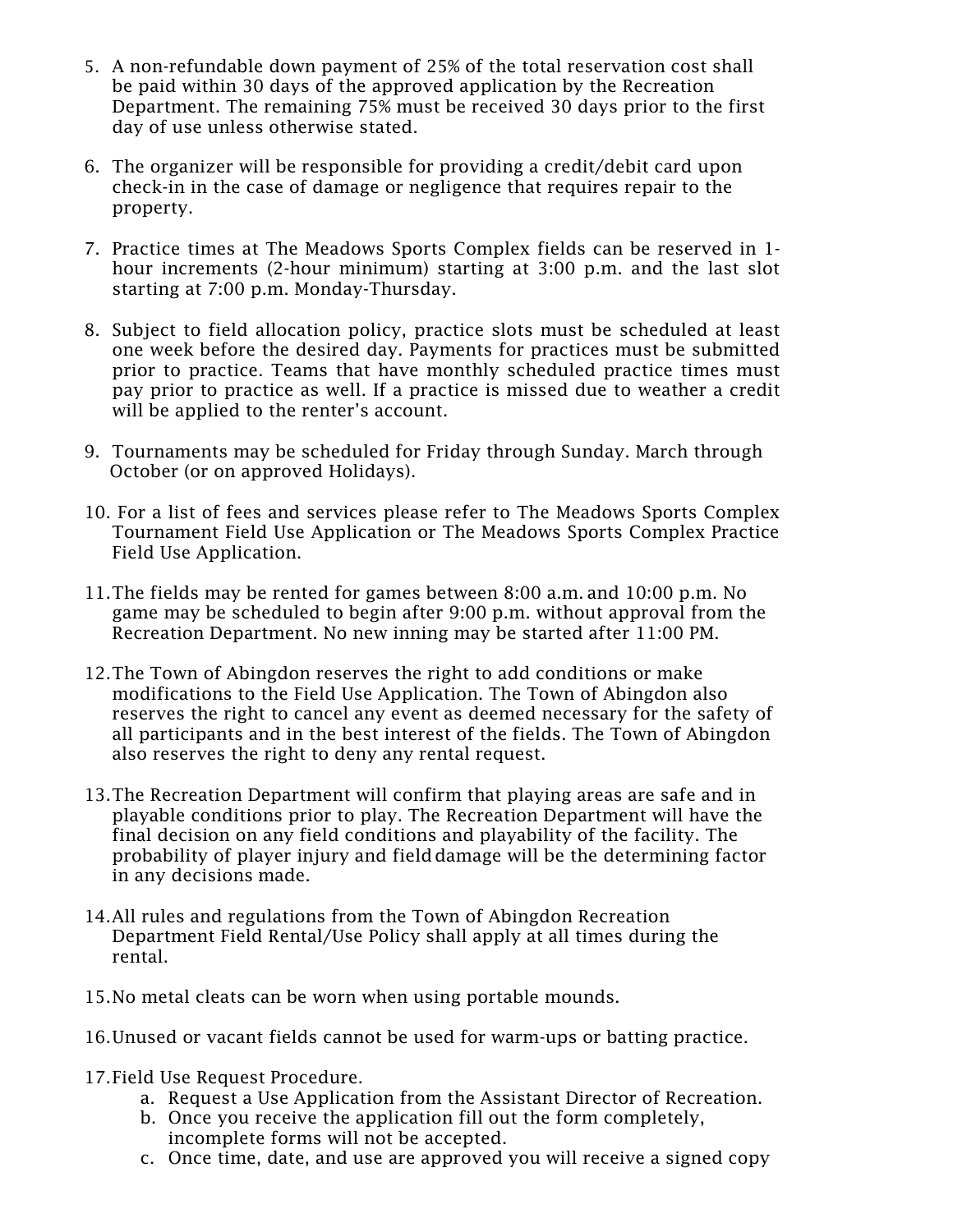of the field use agreement and an invoice. Renters will need to pay this invoice before the rental may begin. Teams using fields for practices will receive invoices at the end of each month of use. These must be paid by the  $15<sup>th</sup>$  of the following month.

- d. The renter is responsible for the upkeep of the property during the rental time, if there is any vandalism or destruction of property during the rental time the renter is responsible for any and all costs.
- e. Access to the bathrooms, press box, and lights will be prohibited at the end of the rental period.
- f. First-time renters must meet with the Assistant Director of Recreation prior to the beginning of the rental.
- g. Checks must be made out to the "Town of Abingdon" and sent to P.O. Box 789 Abingdon VA 24212.
- h. Upon rental approval, the renter will receive the full Sports Facilities Use Policies and Rental Applications.
- i. All communication will be solely with the main contact listed on the rental application.
- 18.Game schedules must be submitted to the Recreation Department no later than 72 hours prior to rental.
- 19.During the rental, a point of contact must be designated and provided to the Recreation Department 72 hours prior to the rental. This individual must be onsite and available should assistance be necessary during the entire rental.
- 20.The facility gates will open one hour and thirty minutes prior to rental start time and field gates will open one hour prior to rental start time. Games may begin at 8:00 a.m. unless otherwise arranged.
- 21.Alcoholic beverages, tobacco, and e-cigarettes are prohibited on the premises. This includes fields, parking lots, open spaces, and roadways. Renters are expected to enforce this with all associated with the event.
- 22.Facility staff reserves the right to cancel an event in whole or in part. Field closures may result from inclement weather, poor playing conditions, or field damage which may cause hazardous safety considerations for the public, or excessive repairs to the field.
- 23.If lightning is detected inside of 10 miles or seen, a mandatory game delay of 30 minutes will be enforced and all players, coaches, officials, and guests must leave the fields and seek shelter. Staying in dugouts, near fields, or under pavilions is not acceptable. Updates will be communicated to the onsite contact.
- 24.Recreation Department staff will be onsite during all events and are the only authorized personnel to perform field maintenance at The Meadows Sports Complex.
- 25.Parking is permitted only in designated areas. On-street parking and parking in grass areas are prohibited. Private vehicles are not allowed in or near field areas. Illegally parked vehicles may be ticketed or towed.
- 26.All food and drink concession rights at The Meadows Sports Complex remain with the Town of Abingdon.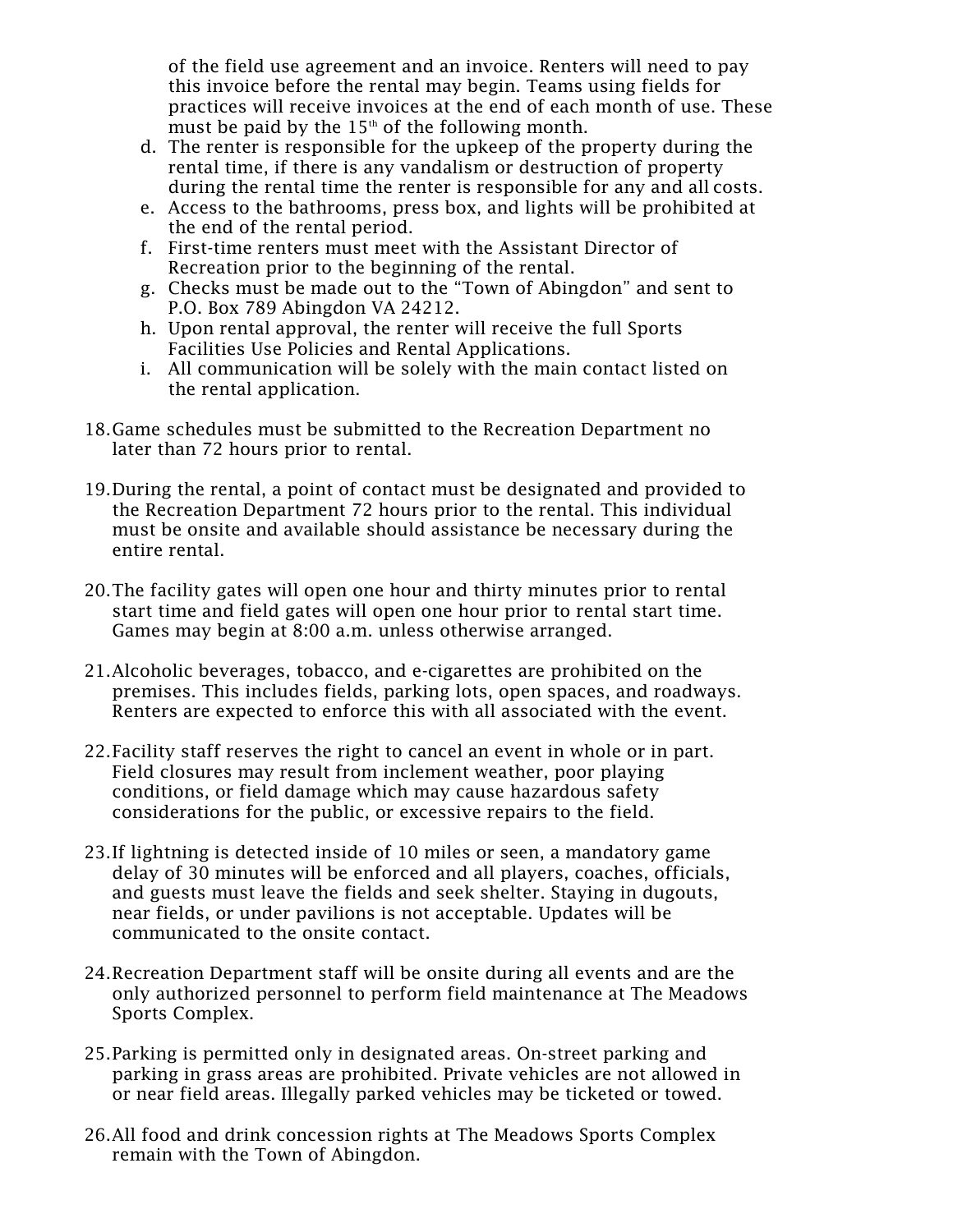- 27.Athletic trainers or medical staff for events are not provided by the facility. It is strongly recommended that the renter have an emergency medical plan in place.
- 28.An AED is on-site for emergency use and is only available during hours of operation. If there are no Town of Abingdon staff on-site 911 should be contacted in the case of an emergency.
- 29.All signage must be approved by the Recreation Department.
- 30.Pets are not permitted on the playing fields or on the inside of the fenced area at The Meadows Sports Complex.
- 31.Scoreboards are available for use; the renter must indicate a need for use on the rental application.
- 32.See general facility rules for additional items pertaining to the facility.
- 33.The designated home team (Abingdon High School or Holston High School) may solicit reasonable donations from spectators for soccer games. Those Renters, however, shall limit collection of donations to a designated area adjacent to the soccer fields and shall not block access to the parking lots, sidewalks or other areas of the Facility.
- 34.The designated Renter for baseball or softball games may solicit reasonable donations from spectators for access to baseball or softball games. Renters, however, shall limit collection of donations to the entrances to each baseball field (Fields 1-4) and shall not block access to the parking lots, sidewalks or other areas of the Facility.

### Refund Policy

The refund policy is as follows:

- 1. A full refund can be issued 15 days or more prior to the event or activity.
- 2. A refund of 80% can be issued between 2 and 14 days prior to the event or activity.
- 3. Less than 48 hours prior to the event or activity shall result in forfeiture of all money paid to the Town of Abingdon.

#### Inclement Weather

- 1. If inclement weather causes fields to be unsafe for play, every attempt will be made to reschedule the rental. If no use has occurred on the rental day and use cannot be rescheduled within sixty days, a full refund, except for the non-refundable down payment, for that rental will be given. The non-fundable down payment will be applied as a credit to the renter's account.
- 2. If the use has begun on the rental date and inclement weather moves in, play will be delayed until fields are deemed safe for play. If play cannot be resumed or if play is resumed and more inclement weather moves in, a partial refund will be given considered on a case by case basis. \*
- 3. If the use has not begun on the rental date and there is a delay due to inclement weather,